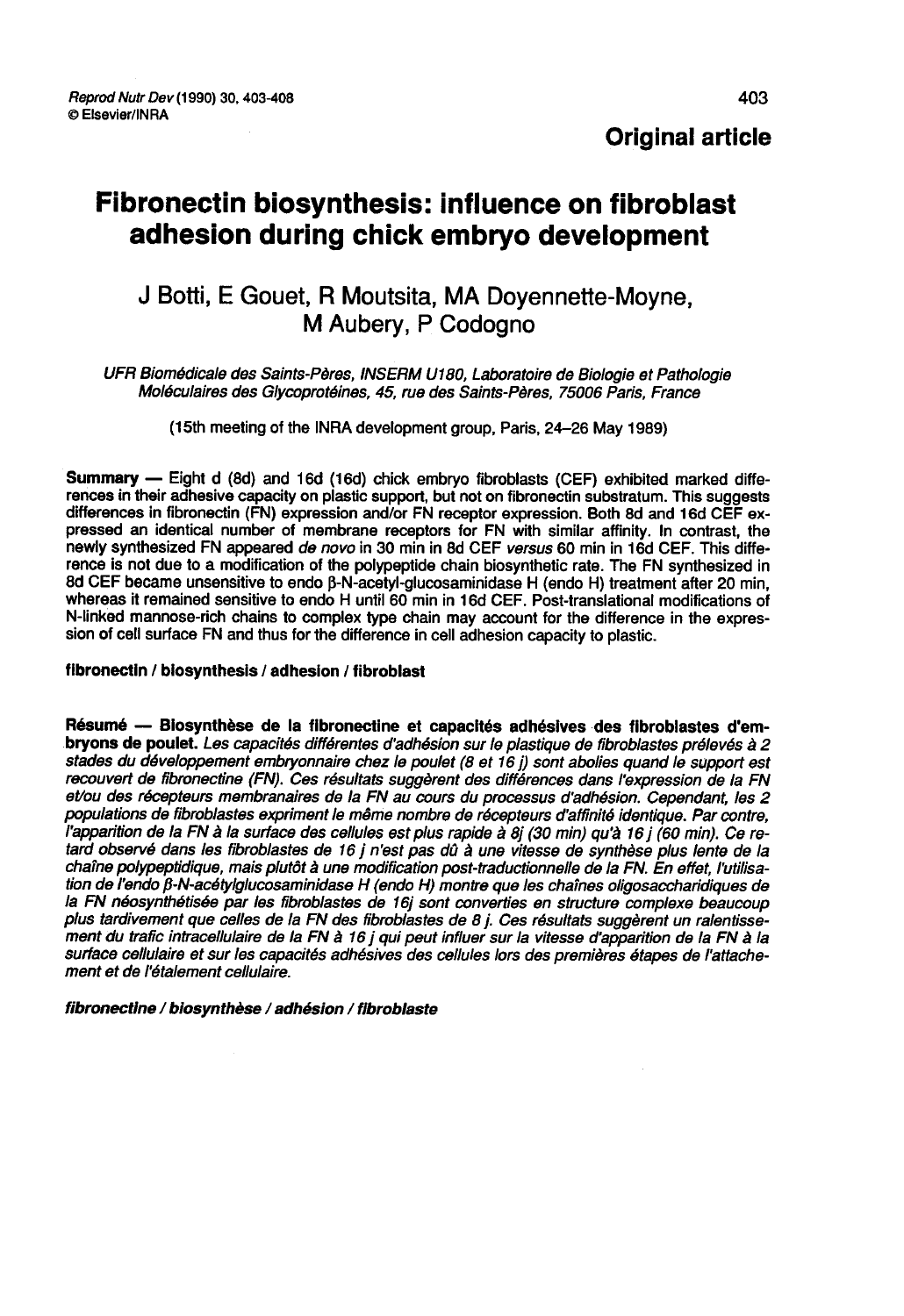## **INTRODUCTION**

Fibronectins constitute a group of highly conserved glycoproteins found in plasma and extracellular matrix. They promote cell<br>attachment and spreading (Yamada, spreading (Yamada, 1983) and many important aspects of em-<br>bryonic development, including cell development, growth, migration and differentiation are dependent upon cell-extracellular matrix interactions (Hay, 1982). Recent studies have provided evidence for a dynamic distribution and expression of both fibronectin and FN-receptor during the adhesion process, where fibronectin and its receptor co-localize in stationary fibroblasts (Chen et al, 1986; Roman et al, 1989). Chick embryo fibroblasts exhibit differences in their adhesive capacities on uncoated substratum depending on the stage of development; they behave identically on fibronectin-coated substratum. This could be due to differences in the expression of either the fibronectin receptor or membranebound fibronectin. Differences in the expression of membrane fibronectin have been reported in human fibroblasts during in vitro ageing (Shevitz et al, 1986). Taking advantage of the peculiar behaviour of fibroblasts in relation to the age of the embryo, we have investigated in the present study the rate of fibronectin synthesis and its expression at the cell surface during adhesion of 8d and 16d CEF.

#### MATERIALS AND METHODS

#### Cell cultures

Fibroblasts were obtained from 8 d (8d CEF) and 16 d (16d CEF) old chick embryos using the method previously described by Aubery and Bourrillon (1976). Cells from primary monolayer cultures were used before confluence and were

obtained by trypsin-TPCK treatment as previously reported (Botti et al, 1987).

#### Adhesion assays

Cell adhesion assays were conducted as previously described in 24 well tissue culture plates (Linbro, Poly Labo Paul Block and Cie, Strasbourg) coated or not with FN (20 µg/ml of human FN) in the absence of serum (Botti et al, 1987). The plates were incubated at 37 °C for various periods of time. At the end of the incubation period, the plates were washed 3 times with PBS to remove the non-adherent cells. The number of adherent cells was determined after a mild trypsin treatment. In some sets of experiments, the synthesis of endogenous attachment factors was prevented by incubating the cells with 25  $\mu$ g/ml of cycloheximide for 2 h. The inhibitor was present at the same concentration in all the medias subsequently used.

### Binding of iodinated FN

FN was iodinated as previously described (Codogno et al. 1987).  $1 \times 10^7$  trypsin-treated cells/ ml were suspended in Dulbecco's modified MEM, 20 mmol/I HEPES, 2% bovine serumalbumin pH 7.4.  $1251-FN$  at concentrations ranging from  $0.1-10$  nmol/l was added to  $100$   $\mu$ l of cell suspension. The binding mixtures were then incubated for 2 h at 22 °C. The non-specific binding was determined in the presence of a 100 fold excess of unlabelled FN. Results were analysed according to Scatchard (1949).

#### Biosynthesis of FN

Eight d and 16d CEF were labelled with [14C-U] leucine (10 µCi/ml, sp act 300 Ci/mmol CEA, Saclay) for 30, 60 and 180 min. The newly synthesized FN was immunoprecipitated from intact cells using anti-human plasma fibronectin antibodies, (Dakopatts Sebia, lssy-les-Moulineaux) according to the method of Tarone et al (1980) and analyzed by polyacrylamide gel electrophoresis. In order to follow the kinetics of FN biosynthesis, 8 and 16d CEF were labelled with 35Smethionine (10 uCi/ml, sp act 1200 Ci/mmol,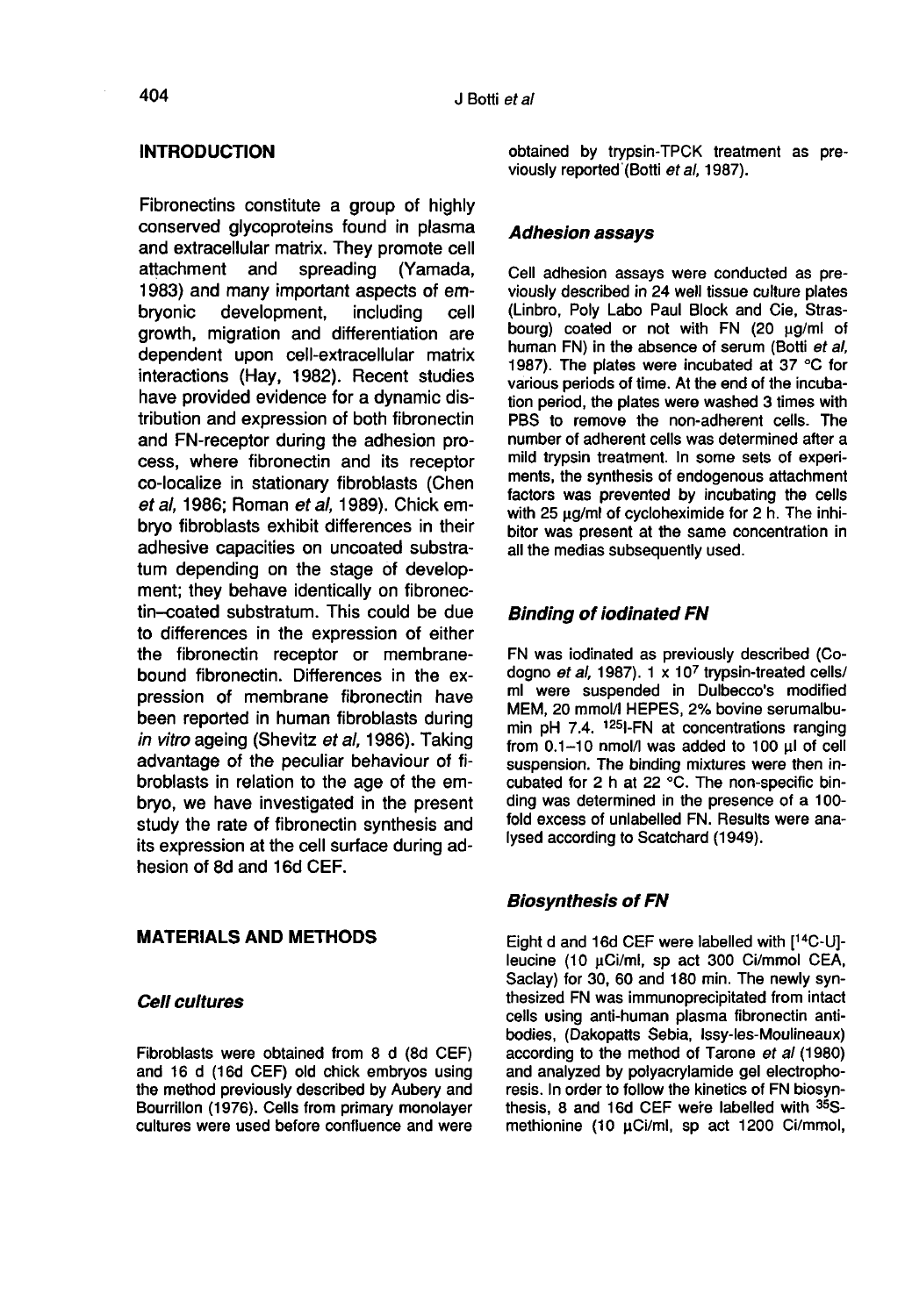CEA, Saclay) for various times from 15-180 min. Radiolabelled FN was then immunoprecipitated from cell lysate.

#### Endo H treatment of FN

Cells were pulsed for 10 min with  $35S$ methionine as described above and chased from 0-24 h in the presence of 2 mmol/I methionine. The labelled intracellular FN was immunoprecipitated and aliquots were either untreated (control) or treated with endo- $\beta$ -N-acetylglucosaminidase H (endo H) according to the method of Tarentino and Maley (1974). SDSpolyacrylamide gel electrophoresis and autoradiographic analysis were conducted according to Laemmli (1970) and Bonner and Laskey (1974) respectively.

#### RESULTS

### Cell adhesion

When plated on a plastic support, 8d CEF adhere more rapidly than 16d CEF, since 50% of adhesion was obtained in 110 min and 150 min respectively. Complete readhesion (80% of the plated cells) needed 4 h and 6 h in 8 and 16d CEF respectively. Whatever the age of embryos, the cells were unable to attach in the presence of cycloheximide. When plated on a FNcoated substrate, 8d and 16d CEF exhibit identical adhesion kinetics. The adhesion process was almost complete after 60 min for both fibroblast populations ie 80% of the cells were attached. The same results were observed in the absence or in the presence of cycloheximide.

## FN binding sites on 8-d and 16-d CEF

Each cell population displays only 1 class of FN-binding sites and the same number of binding sites (550 000 sites/cell) with a  $k_d$  of 1.40  $\mu$ mol/l.

#### Re-expression of FN at the cell surface

The <sup>14</sup>C-leucine-labelled FN was detected from 30 min in 8d CEF and the amount of FN increased up to 3 h of re-adhesion assay. In 16d CEF, the labelled FN was detected only after 60 min. Thus, the newly synthesized FN was expressed earlier at the cell surface in 8d than in 16d CEF  $(fia 1)$ .

#### Kinetics of FN biosynthesis

The rate of <sup>35</sup>S-methionine incorporation<br>was identical in 8d and 16d CEF from 0-60 min. Thereafter, a plateau was observed in 8d CEF, and this may represent the equilibrium between newly synthesized FN and secreted FN. In contrast, such a plateau was not observed in 16d CEF, in rela-



Fig 1. Expression of membrane fibronectin at various times of re-adhesion assay in 8d and 16d CEF. <sup>14</sup>C-leucine-labelled fibronectin was immunoprecipitated at various times with antihuman plasma fibronectin. SDS-polyacrylamide gel electrophoresis was performed on 7.5% acrylamide gels and analysed by autoradiography: 30 min, A) 8-d, B) 16-d; 60 min; C) 8-d, D) 16-d; 180 min, E) 8-d, F) 16-d.

At 180 min: other bands represent degradation products of fibronectin.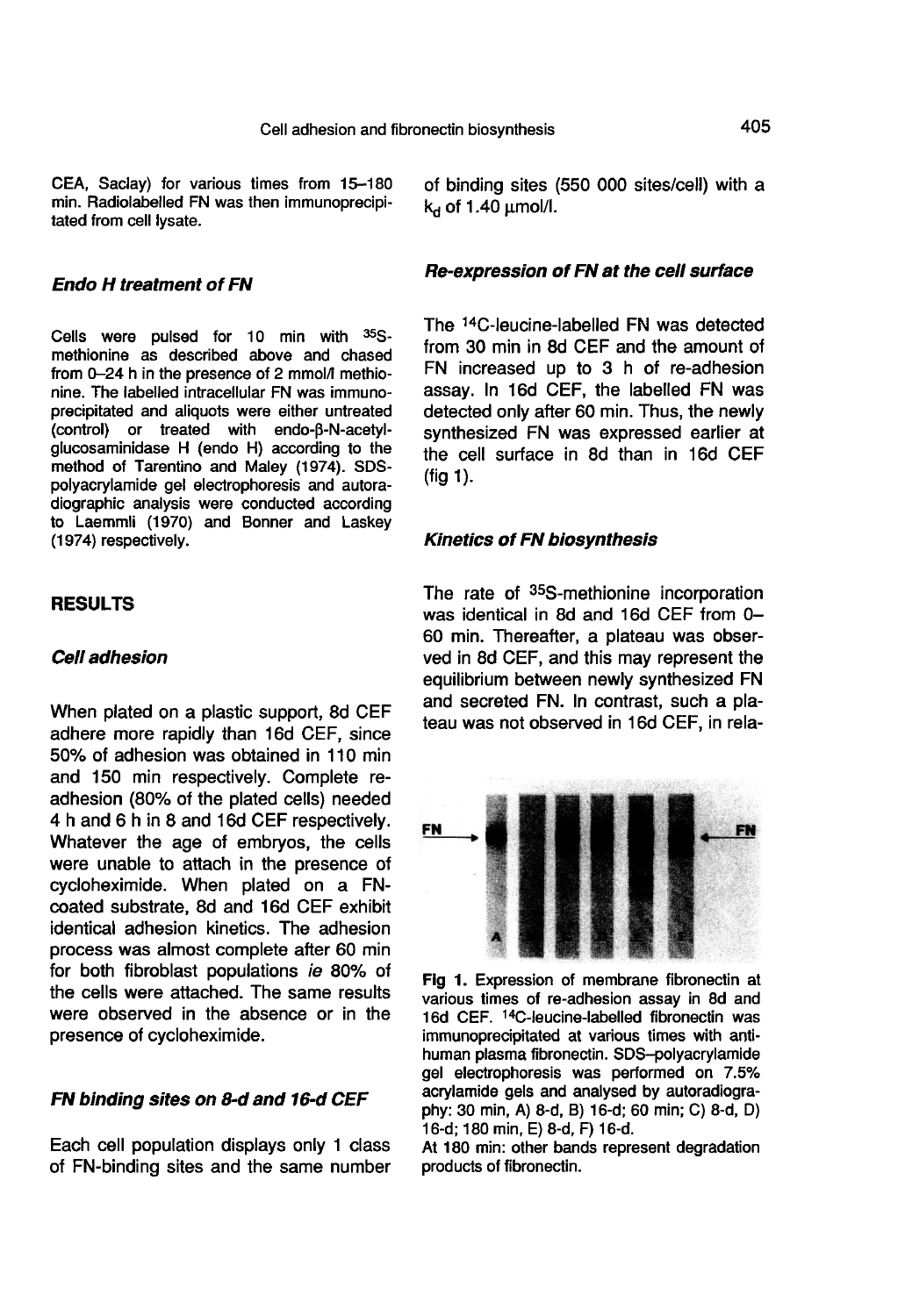tion with the later expression of FN at the cell surface (fig 2).

#### Endo H sensitivity of FN

FN was shown to possess at least 6 sites of N-glycosylation substituted. with complex type chain, synthesized in mannoserich precursor form sensitive to endo H treatment (Olden et al, 1980). FN originated from 8d CEF was sensitive to endo H treatment until 20 min, and then became unsensitive. In 16d CEF, the FN exhibited an endo H susceptibility until 60 min after labelling with 35S-methionine (table I). These results suggest that the time of efficient maturation of this secreted glycoprotein from the rough endoplasmic reticulum to the Golgi complex is 3-fold higher in 16d than in 8d CEF.

#### **DISCUSSION**

Fibroblasts obtained from 8 d and 16 d old chick embryos exhibited marked differences in their adhesive capacities on plastic support, whereas both 8d and 16d CEF display identical adhesion properties on FN-coated substratum. Unequal adhesion on plastic cannot be due to a difference in the expression of membrane FN



Flg 2. Kinetics of fibronectin biosynthesis in 8d and 16d CEF. After metabolic labelling with 35Smethionine, fibronectin was immunoprecipitated from the cell lysate and the radioactivity was determined using a liquid scintillation spectrometer intertechnique SL 4000. e: 8d CEF. O: 16d CEF.

Table I. Fibronectin susceptibility to endo H treatment in 8d and 16d CEF.

|            | Chase time |           |        |        |        |                          |      |
|------------|------------|-----------|--------|--------|--------|--------------------------|------|
|            | 0 min      | 10 min    | 20 min | 30 min | 40 min | 60 min                   | 24 h |
| 8d         | ÷          | $\ddot{}$ |        |        |        | $\overline{\phantom{a}}$ |      |
| <b>16d</b> | ÷          | +         |        |        | ÷      | ٠                        |      |

After 35S-methionine incorporation for 10 min in 8d and 16d CEF, the labelled fibronectin was immunoprecipitated at various times from 0-24 h of chase in the presence of 2mmol/l methionine. Aliquots of immunoprecipitates were treated with endo H. Untreated and treated immunoprecipitates are subjected to SDS-5% polyacrylamide gel electrophoresis followed by autoradiography. The susceptibility to endo H treatment was estimated from the modification of FN molecular weight.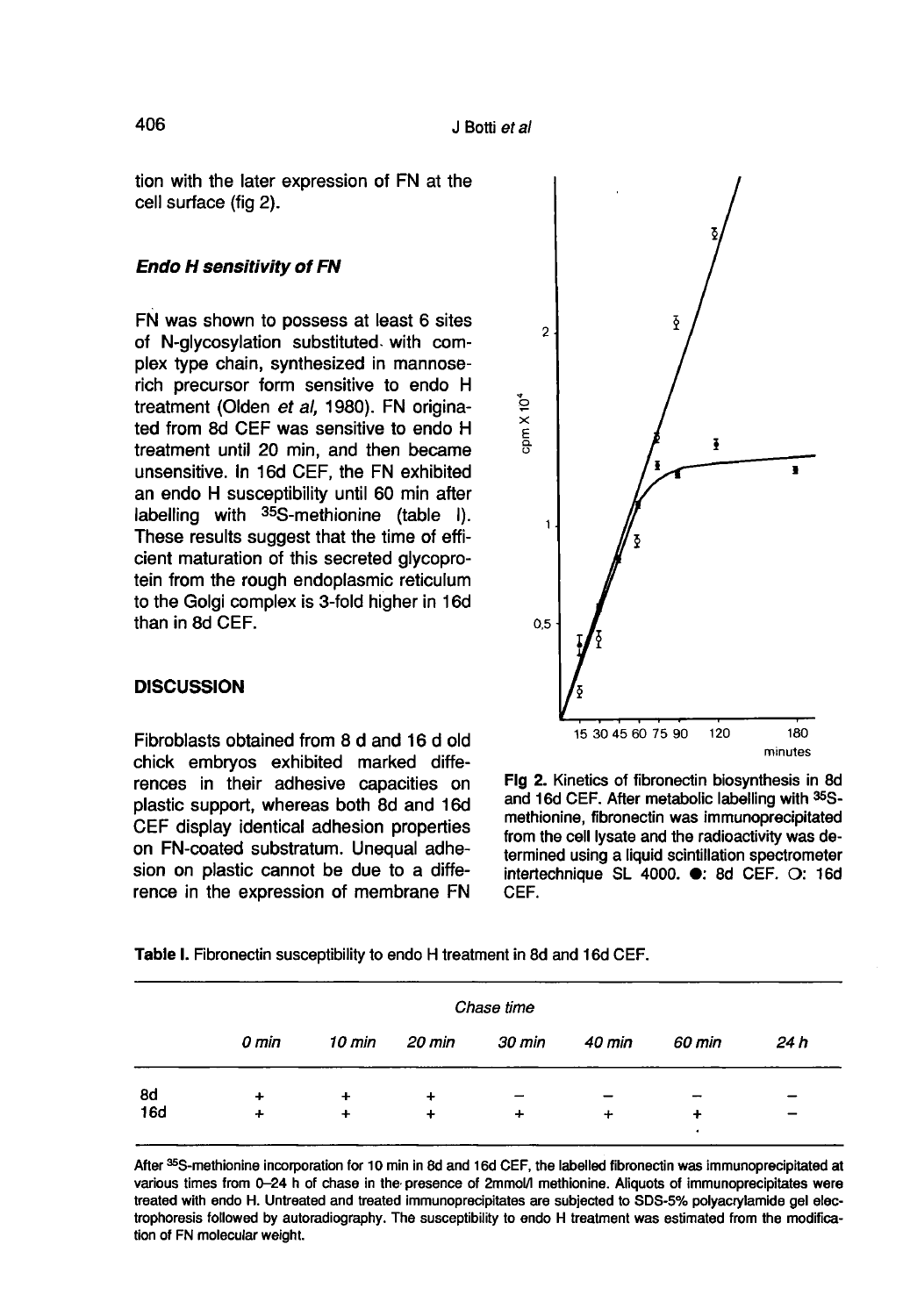receptors since 8d and 16d CEF expressed an identical number of FN receptors with similar affinity. In addition, FN interacts with high molecular weight membrane proteins (150-125 kDa) unsensitive to trypsin treatment in both 8d and 16d CEF (Botti et al, 1987). A difference in the FN expression at the cell surface is the most likely explanation. This hypothesis was supported by the results reported here since we observed that FN reappeared more rapidly in 8d than in 16d CEF. This difference in the FN re-expression at the cell surface is not due to a difference in the biosynthesis rate of the polypeptide chain. Like glycoproteins destined to secretion, FN is synthesized in the rough endoplasmic reticulum (RER) where asparagine linked mannose-rich built up on dolichol are transferred to the polypeptide backbone and trimmed into a complex chain along their passage in the Golgi apparatus. Preliminary studies showed that the transfer en bloc of oligosaccharide chain to the polypeptide occurred at almost the same rate in 8d and 16d CEF (data not shown). Thereafter, the delayed sensitivity to endo H of 16d FN was due to steps occurring during the transit between the RER and median Golgi. Moreover, differences in the late maturation of complex oligosaccharides in the trans Golgi could not be excluded. Nevertheless, no important variations in complex type oligosaccharides of FN between 8d and 16d CEF were observed (data not shown). From the data presented here we can conclude that early differences in the post-translational modification of N-glycans influence the CEF adhesion.

#### ACKNOWLEDGMENTS

This work was supported by grants from IN-SERM, UFR Biomédicale des Saints-Pbres and Fondation pour la Recherche Médicale.

#### **REFERENCES**

- Aubery M, Bourrillon R (1976) Cell growth and thymidine incorporation changes induced by dolichos lectin in fibroblasts at various stages of differentiation. Cell Differ 4, 67-71
- Bonner WM, Laskey RA (1974) A film detection method for tritium labelled proteins and nucleic acids in polyacrylamide gels. Eur J Biochem 46, 83-88
- Botti J, Doyennette-Moyne MA, Gouet E, Aubery M, Codogno P (1987) Alterations of fibroblast interactions with fibronectin and laminin during chick embryo development. Cell Biol lnt Rep 11, 849-859
- Chen WT, Wang J, Hasegawa T, Yamada SS, Yamada KM (1986) Regulation of fibronectin receptor distribution by transformation - exogenous fibronectin and synthetic peptides. J Cell Biol 103, 1649-1661
- Codogno P, Doyennette-Moyne MA, Aubery M (1987) Evidence for a dual mechanism of chick embryo fibroblast adhesion on fibronectin and laminin substrata. Exp Cell Res 169, 476-489
- Hay ED (1982) In: Cell Biology of Extracellular Matrix. Plenum Press Publishing Corp. New York, 417 pp
- Laemmli UK (1970) Cleavage of structural protein during the assembly of the head of bacteriophage T4. Nature (Lond) 227, 680-685
- Olden K, Hunter VA, Yamada KM (1980) Biosynthetic processing of the oligosaccharide chains of cellular fibronectin. Biochim Biophys Acta 632, 408-416
- Roman J, Lachance RM, Broekelmann TJ, Kennedy CRJ, Wayner EA, Carter WG, Me Donald JA (1989) The fibronectin receptor is organized by extracellular matrix fibronectin: implications for oncogenic transformation and for cell recognition of fibronectin matrices. J Cell Biol 108, 2529-2543
- Scatchard C (1949) The attraction of proteins for small molecules and ions. Ann N Y Acad Sci 51, 660-672
- Shevitz J, Jenkins CSP, Hatcher VB (1986) Fibronectin synthesis and degradation in human fibroblasts with ageing. Mech Ageing Dev 35, 221-232